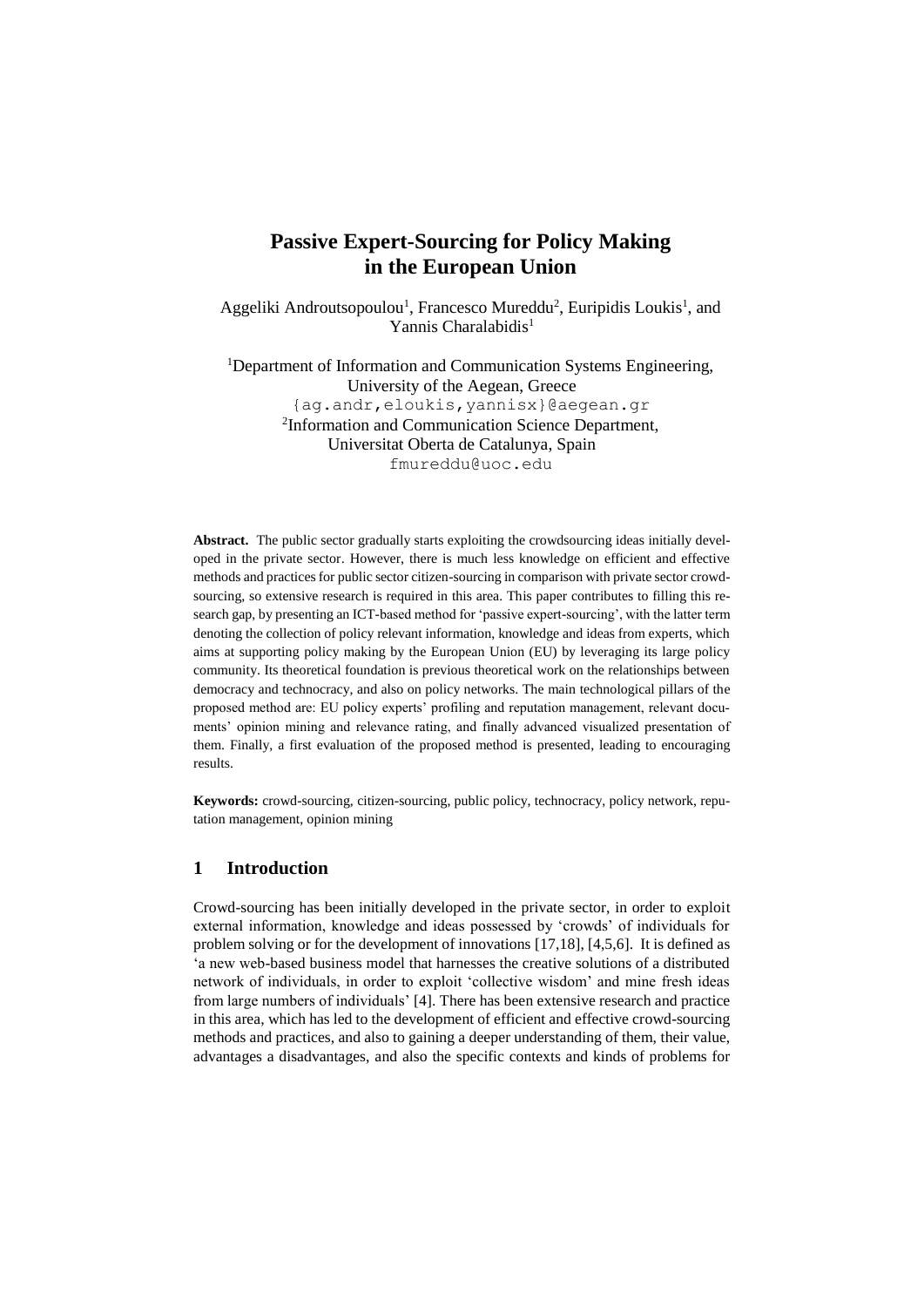which each of them is more appropriate for; comprehensive reviews of this research are provided by Rouse [\[36\]](#page-13-0), Hetmank[\[15\]](#page-12-4), Tarrell et al.[\[41\]](#page-13-1), Pedersen et al. [\[29\]](#page-13-2) and Rechenberger et al. [\[35\]](#page-13-3).

The public sector, motivated by the multiple 'success stories' of this new knowledge sourcing and innovation paradigm, and also by the increasing complexity of social problems and needs, has started making some first steps in this direction, by introducing forms of 'citizen-sourcing' in their policy making processes (see section 2.1 for a brief review of relevant literature). However, there is much less knowledge on efficient and effective methods and practices for public sector citizen-sourcing in comparison with private sector crowd-sourcing. It is therefore necessary to conduct extensive research in this area, in order to develop highly efficient ICT-based methods for this purpose, which enable the effective collection of policy relevant information, knowledge and ideas from citizens, and then the advanced processing of them in order to calculate useful policy analytics, which can provide substantial support for public policy making, and addressing its specific needs. In general, it is important in the area of public sector citizen-sourcing to reach a level of knowledge, efficiency, effectiveness and maturity, comparable to those of the private sector crowd-sourcing.

This paper contributes to filling this research gap, by presenting an ICT-based method for 'passive expert-sourcing', with the latter term denoting the collection of policy relevant information, knowledge and ideas from experts, in order to support policy making by the European Union by leveraging its large policy community. The first evaluations of citizen-sourcing initiatives [\[12\]](#page-12-5), [\[23\]](#page-12-6), [\[1\]](#page-11-1) have shown that they can provide valuable insights into the perceptions of the general public concerning important social problems and government activities for addressing them, and also existing and proposed public policies for addressing them. However, it is recommended that in order to collect information and knowledge of higher quality, it is necessary to target more knowledgeable communities having strong interest and good expertise on the particular topic/policy under discussion. On this question there has been extensive political sciences research, which has revealed the importance of both democracy (i.e. political consultation with all stakeholder groups) and technocracy (i.e. specialized knowledge of experts) for the development of effective public policies for addressing the complex problems of modern societies [\[13\]](#page-12-7), [\[14\]](#page-12-8), [\[7\]](#page-12-9). At the same time this research highlights the need of a relationship and balance between them (see section 2.2 for more details on 'Democracy vs Technocracy in Public Policy Making'). Furthermore, another stream of political sciences research has examined the emergence of policy networks, as a result of the increasing complexity of social problems, in which participate various both governmental actors and non-governmental actors (such as associations of various businesses, professions, labor unions and other interest groups), and their increasing importance for the design and implementation of public policies; each of these actors has developed valuable expertise, usually focused on its particular perspectives and concerns, which can be quite useful for public policy making [\[40\]](#page-13-4), [\[33,](#page-13-5)[34\]](#page-13-6) (see section 2.3 for more details on 'Public Policy Networks'). So, our research has as theoretical foundation this abovementioned previous work on the relationships between democracy and technocracy, and also on the public policy networks.

The research presented in this paper has been conducted as part of the European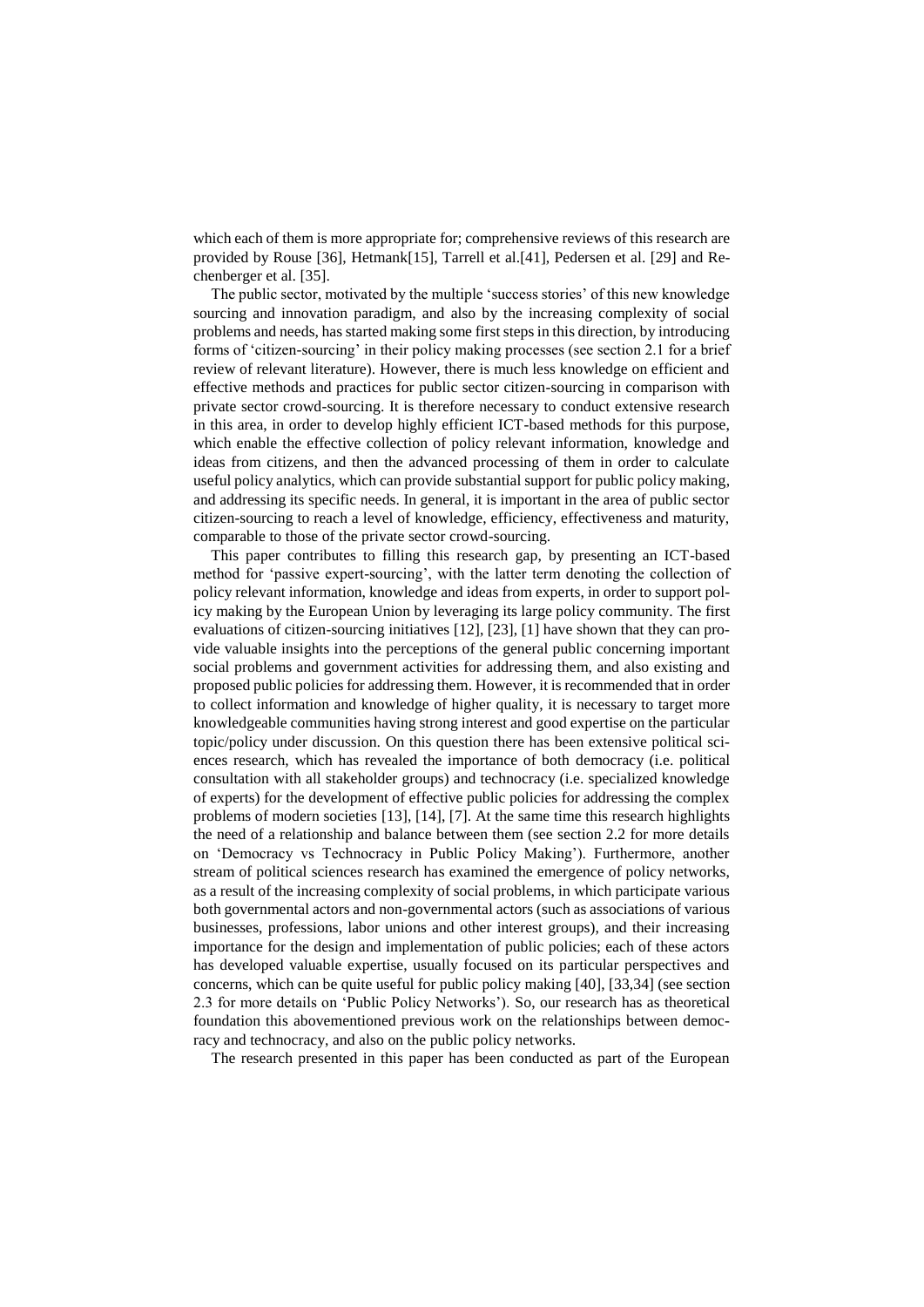research project 'EU-Community' (project.eucommunity.eu/), partially funded by the 'ICT for Governance and Policy Modelling' research programme of the EU. This paper is structured in six sections. In the following section 2 the background of our research is outlined (on public sector citizen-sourcing, democracy vs technocracy in public policy making, and also public policy networks). Then in section 3 is presented the methodology we adopted for the design of the proposed method and then for a first evaluation of it. In section 4 the proposed ICT-based method of passive expert-sourcing is described, followed by the results of a first evaluation of it in section 5. Finally, in section 6 conclusions are summarized and directions for further research are proposed.

## **2 Background**

### **2.1 Public Sector Citizen-Sourcing**

As mentioned previously in the Introduction, for public sector citizen-sourcing there is a lack of research similar to the one that has been conducted for private sector crowdsourcing, having similar levels of breadth and depth, probably because the former is a more recent phenomenon than the latter. Limited research has been conducted concerning the application of crowd-sourcing ideas in the public sector, the development of efficient and effective methods and practices for this purpose, and the evaluation of them from various perspectives [\[24\]](#page-12-10), [\[16\]](#page-12-11), [\[22\]](#page-12-12), [\[28\]](#page-13-7), [\[39\]](#page-13-8), [\[27\]](#page-13-9), [\[12\]](#page-12-5), [\[37\]](#page-13-10).

Most of the existing literature on ICT-based methods for citizen-sourcing by government agencies is focusing on 'active citizen-sourcing', which aim at the use of government agencies' web-sites or social media accounts, in order to pose a particular social problem or public policy direction, and solicit relevant information, knowledge, opinions and ideas from citizens. In this direction Mergel and Desouza [\[27\]](#page-13-9) describe and analyze the Challenge.gov initiative the U.S. Office of Management and Budget, which aimed at applying private sector crowdsourcing ideas in the public sector, in order to source from citizens ideas, knowledge, and solutions for specific challenges that government faces. This initiative was based on an ICT platform allowing U.S. federal agencies to launch contests, and at the same time citizens to find appropriate contests and participate in them providing solutions, or reviewing and evaluating solutions provided by others, voting on solutions, and even getting involved in the implementation of solutions and subsequent evaluation of them. Charalabidis and Loukis [\[8\]](#page-12-13) and Ferro et al. [\[12\]](#page-12-5) propose a method for the systematic, intensive and centralized exploitation of web 2.0 social media by government agencies on public policies (existing or under development). This method is based is on a central ICT platform, which a) publishes automatically various types of policy-related content (e.g., short text long text, images, video) in multiple social media accounts of a government agency, using the application programming interfaces (API) of these social media, soliciting citizens' feedback on them; and b) similarly collects automatically from them data on citizens' interactions with this content (e.g., views, comments, ratings, votes, etc.), and makes advanced processing of them. However, more recently, there has been some interest in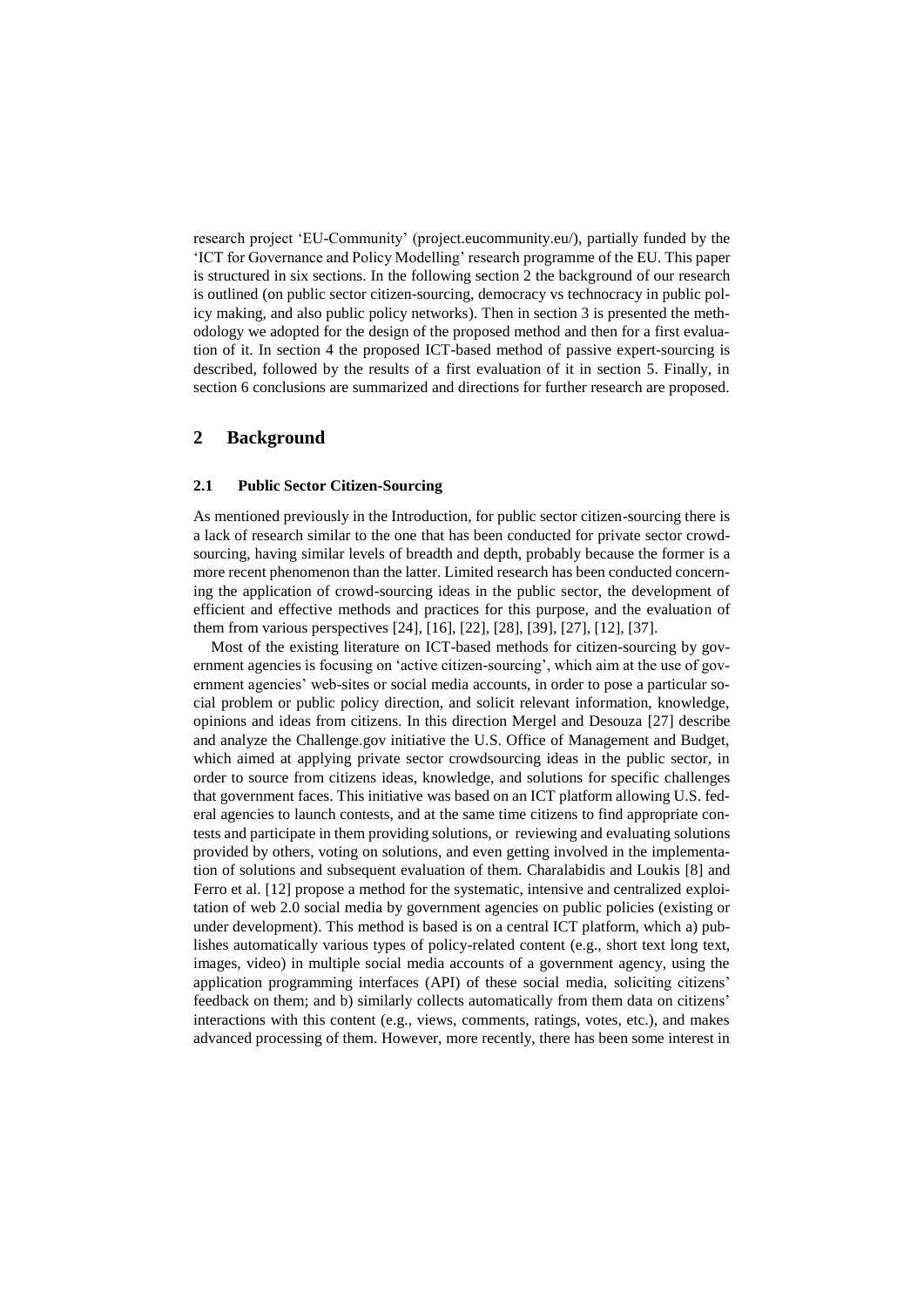'passive citizen-sourcing', which aims to exploit political content that has been developed by citizens freely, without any direct stimulation or direction by government, in various external (= not belonging to government agencies) web-sites or social media, such as political fora, news web-sites, political blogs, Facebook, Twitter, etc. accounts [\[9\]](#page-12-14) [44].

Therefore, extensive further research is required in the area of public sector citizensourcing, in order to develop a considerable knowledge base on it, and through it a level of efficiency and effectiveness, comparable to those of the private sector crowd-sourcing area. Our research makes a contribution in this direction, by developing an ICTbased method of passive expert-sourcing.

### **2.2 Democracy vs Technocracy in Public Policy Making**

The increasing complexity of the problems of modern societies, the globalization of the economy and the development of technology have increased the need for and importance of knowledge and expertise for the design and implementation of public policies [\[13\]](#page-12-7), [\[30,](#page-13-11)[31\]](#page-13-12), [\[14\]](#page-12-8), [\[7\]](#page-12-9), [\[21\]](#page-12-15). This has led to the establishment of various expert bodies (in government agencies competent for the formulation of public policies, and also the other public policy stakeholders, such as associations of professions, labor unions, businesses and other interest groups), which can have various forms, from committees to separate organizations (e.g. economic institutes). These expert bodies have become today highly important for and influential on the formulation of public policies, and this is termed as 'technocracy' [\[13\]](#page-12-7), [\[21\]](#page-12-15). So today it is widely recognized that the two fundamental bases of public policy making are democracy (i.e. political consultation with stakeholder groups) and technocracy (i.e. knowledge of experts).

However, political sciences research in this area has highlighted the need of a relationship and balance between them, as each of them needs inputs from the other. In particular, participants in the democratic processes (various stakeholder groups, and even active citizens) need relevant knowledge and expertise, and the lack of them can have quite negative impacts [\[42\]](#page-13-13). At the same time the experts dealing with a particular social problem/public policy also need inputs from the political process, concerning diverse values and concerns of different stakeholder groups, and also their diverse perspectives, approaches and ideologies. For the above reasons Brown [\[7\]](#page-12-9) argues that democracy and technocracy are not in conflict, and their combination is a necessity in todays' realities of highly complex social problems and needs, and globalization; they generate different kinds of knowledge, which are both necessary for public policy making. The ICT can be very useful for the required exchange of knowledge between democracy and technocracy. Our research contributes in this direction, developing an ICT-based method for transfer of knowledge from the latter to the former.

#### **2.3 Public Policy Networks**

The increased complexity of social problems and needs also led governments to realize that their 'classical' unilateral modes of governance are insufficient, and they need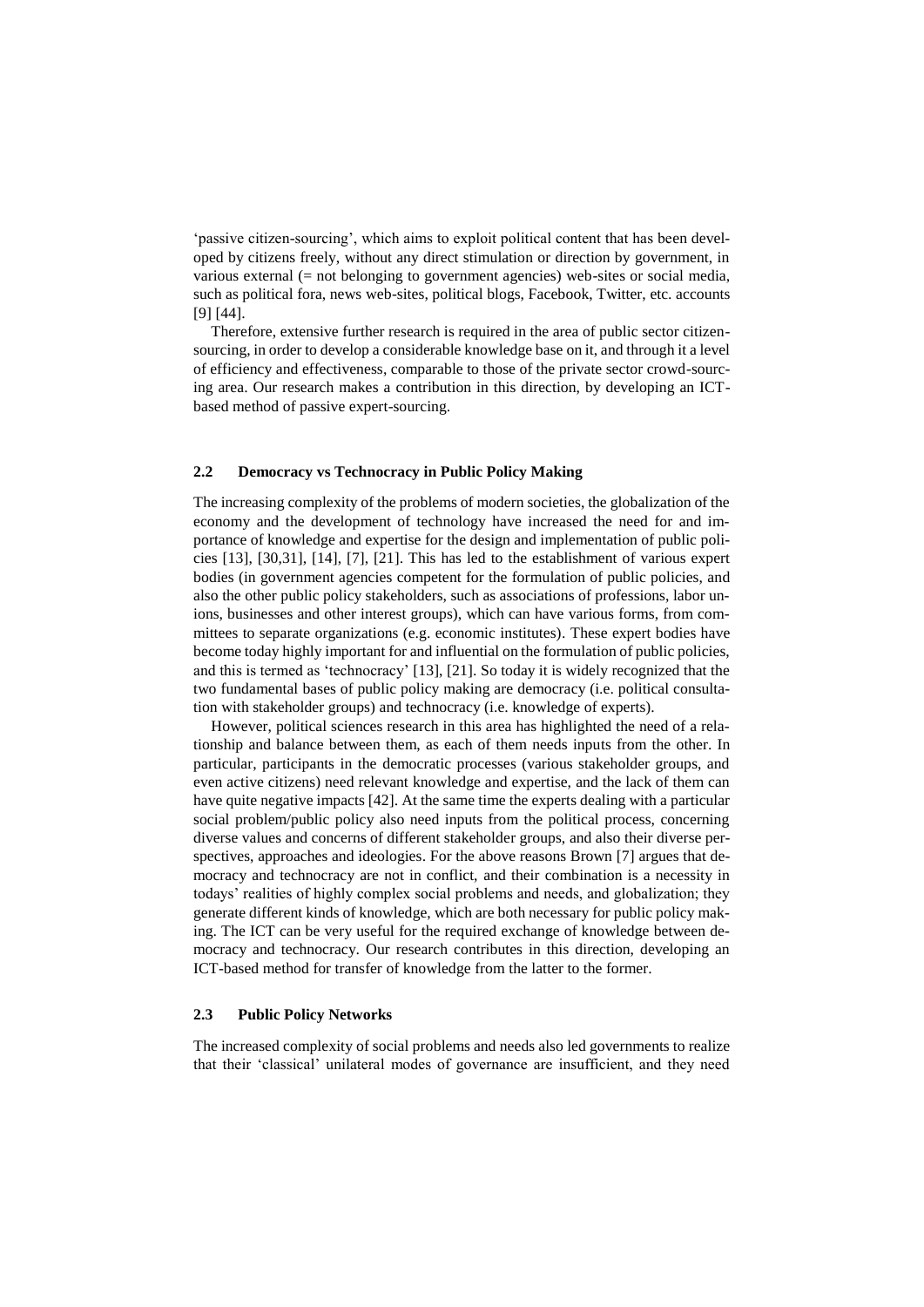knowledge resources and cooperation of non-state actors (initially economic actors and later other social actors as well) in order to design and implement effective policies, and this resulted in the development of public policy networks [\[40\]](#page-13-4), [\[33,](#page-13-5) [34\]](#page-13-6). They are defined as sets of formal and informal institutional linkages between various both governmental actors and non-government actors (such as associations of businesses, professions, labor unions and other interest groups) structured around shared interests in public policy-making and implementation. In public policy networks the non-state actors provide to the state actors on one hand information, knowledge and expertise, and on the other hand support for the design and implementation of public policies, and legitimization of them; in return the former have the opportunity to influence the public policies (e.g. legislation, allocation of government financial resources) towards directions that are beneficial to them [\[2\]](#page-11-2), [19], [\[43\]](#page-13-14), [\[25\]](#page-12-16).

A critical characteristic of a network is the density of interactions among its participants; according to [\[25\]](#page-12-16) higher density of interactions has positive impact on the timewise stability of the network, the development of shared values and beliefs concerning desirable policy objectives and instruments, and finally the effectiveness and outcomes of the network. Therefore, ICT can be very useful for increasing this critical characteristic at a low cost, and supporting the exchange of diverse expertise and knowledge among participants. Our research makes a contribution in this direction, developing an ICT-based method that supports the exchange of expertise and knowledge between the actors participating in a policy network.

## **3 Design and Evaluation Methodology**

In order to design this ICT-based method of expert-sourcing and its supporting ICT platform thirteen workshops have been organized, with the first five of them aiming to gain a better understanding of the structure of the EU policy community, and then the next eight aiming to collect the requirements of potential users of our method and ICT platform, as part of the preparation and the implementation of the abovementioned EU-Community project. The EurActiv.Com (a leading EU policy online media network (www. euractiv.com), which participates as partner in the EU-Community project, and the Fondation EurActiv Politech (a public service foundation (www.euractiv.com/fondation) having as main mission 'to bring together individuals and organizations seeking to shape European Union policies', participating also as partner in this project, were the organizers of these workshops. The participants were representatives of important EU policy stakeholders (such as industry federations), members of the advisory boards of EurActiv.Com and Fondation EurActiv Politech, thematic experts in various EU policies, policy analysts, registered users of EurActiv.Com portals, and also permanent staff of various hierarchical levels from the European Commission.

In order to conduct an initial evaluation of the proposed method and its supporting ICT platform an evaluation session was organized with the participation of similar potential users. During this session the proposed method was introduced to the audience, together with the supporting ICT platform, and some first applications with their results. Then the participants had the opportunity to interact with the ICT platform by executing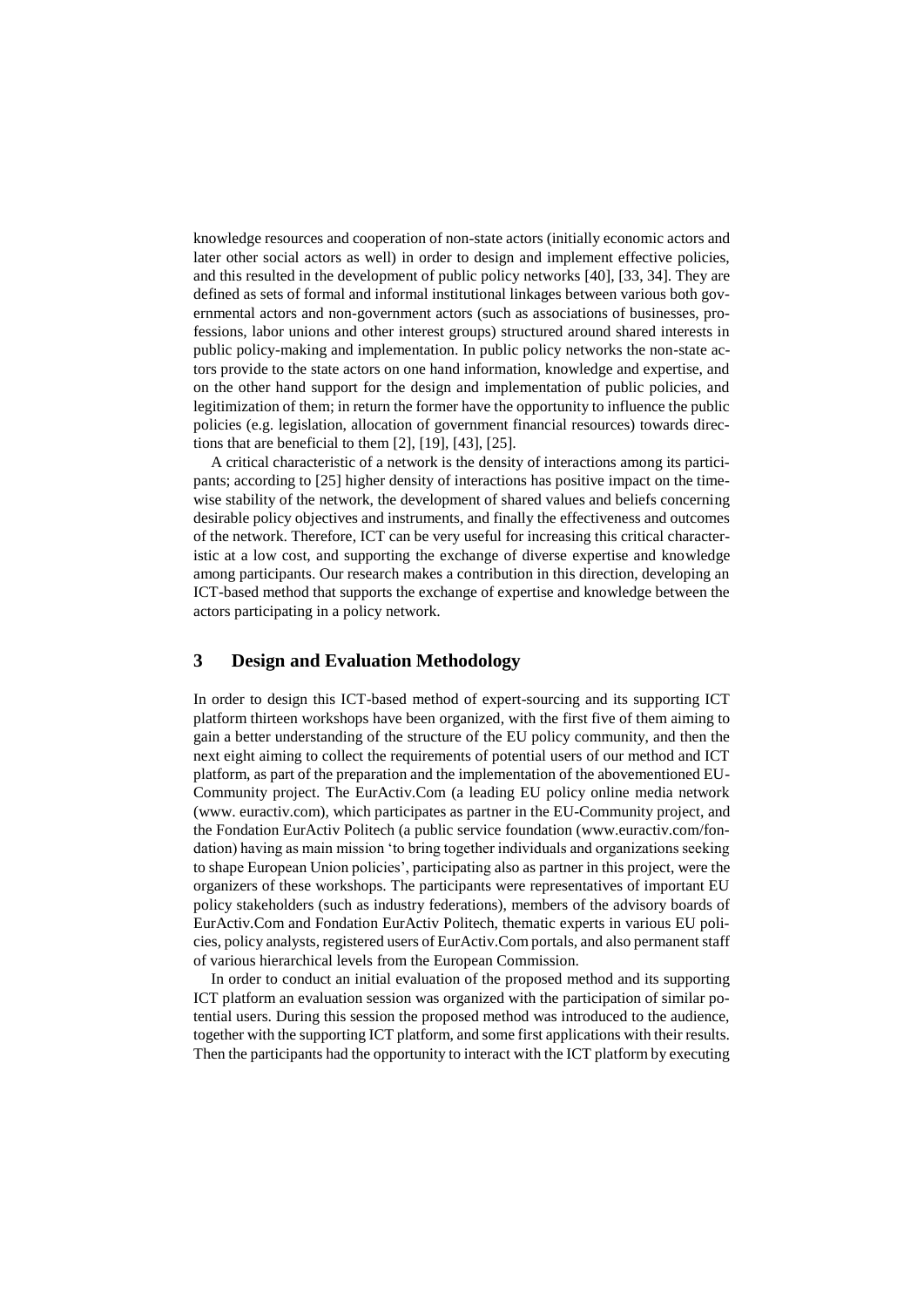a set of predefined usage scenarios, under the observation of the organizers who supported them, and recorded any comments or difficulties, and as well feedback on possible improvements. Finally, we collected evaluation data from the participants in this session using mainly quantitative techniques, as they enable condensing and summarizing a large quantity of evidence in a few numbers that enable the easier drawing of conclusions [\[26\]](#page-13-15), [\[32\]](#page-13-16). We developed our evaluation framework based on the models developed in previous technology acceptance research [\[10\]](#page-12-17), [\[38\]](#page-13-17), [\[20\]](#page-12-18), which has concluded that the intention to use a new technology, is determined mainly by two factors: its perceived 'ease of use'  $(=$  the degree to which potential users believe that using it would require minimal effort) and its perceived 'usefulness' (= the degree to which potential users believe that using it will enhance their job performance). So our evaluation framework has been based on these three factors, which have been elaborated and analyzed into several detailed questions, taking into account the particular objectives and specificities of the proposed method.This elaboration has been made separately for each the two main components that the users of the ICT platform can access: the Euractory (which enables users' registration and reputation calculation, rating other users and also searching for experts on a topic) and the PolicyLine (which provides a visualization of document search results). Based on the above evaluation framework a questionnaire was designed to be filled by the session participants; the questions of the framework were converted to positive statements, and the respondents were asked to provide the degree of their agreement/disagreement with each of them in a five-levels scale (1 = totally disagree, 2 = disagree, 3 = neutral, 4 = agree, 5 = totally agree). The questionnaire is shown in Table 1. The data collected through the questionnaire were processed using Excel. Furthermore, after filling this questionnaire a qualitative discussion was conducted with the participants on the same questions, in order to get a deeper insight of their perceptions.

## **4 A Passive Expert-sourcing Method**

#### **4.1 Description**

From the interviews we conducted (see first paragraph of section 3) it was concluded that the main need of EU policy stakeholders is to be better informed on the most knowledgeable and credible experts on a policy related topic they are interested in, and also the most relevant documents on such a topic; it will also be useful if these documents are associated with the various stages of the E.U. policy processes. Since experts usually do not have time to generate new content on a topic (social problem or public policy – existing or under development) they are interesting in, the use of 'active citizen-sourcing' would not be possible. Therefore, a 'passive citizen-sourcing' approach should be adopted, based on the retrieval, processing and exploitation of already existing experts' generated content. So, the proposed method is based on retrieving automatically information from various sources about experts on policy related topics, and then collecting the knowledge and opinions they share online through texts and postings in multiple web-sites and social media they are using. This can be achieved by crawling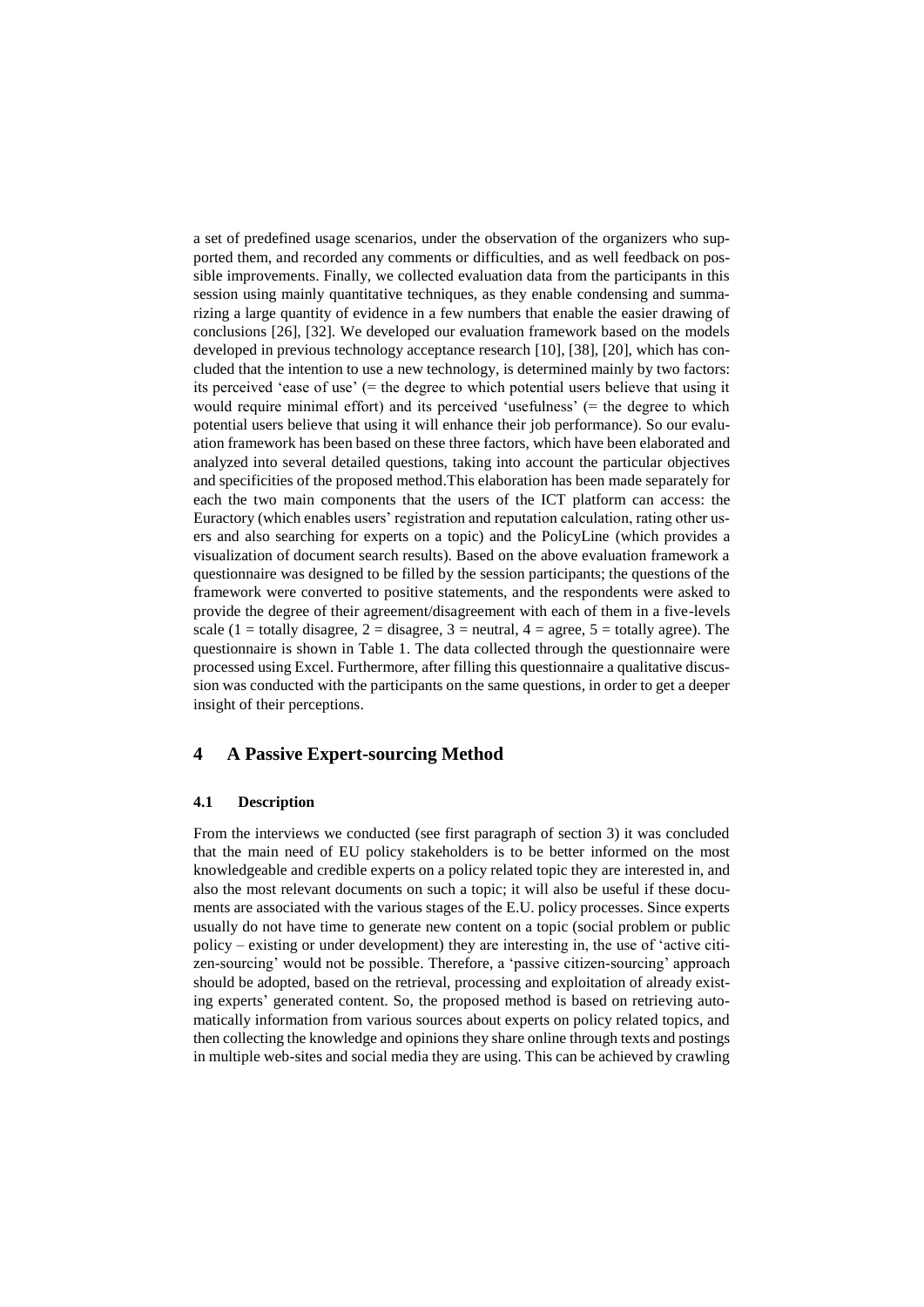at regular time intervals the most relevant external sources of knowledgeable and credible experts on EU policies, and also of relevant documents of various types, and update automatically the corresponding databases of a supporting ICT platform. The practical application of this method will lead to the collection of a large amount of information concerning policy experts and content generated by them. So, it is important to apply automated state-of-the-art techniques for processing and classifying this content, in order to extract interesting insights and knowledge from it concerning social problems and public policies. This textual content of documents, articles and social media posts will be processed using opinion mining and sentiment classification methods, in order to identify subjective information, extract opinions, identify the polarity of their orientation (positive, negative or neutral) and assess the relevance of them with relation to a topic (see [10] for more details). Furthermore, for the experts it is necessary to apply digital reputation techniques for assessing their reputation/credibility and provide a ranking of them per topic of interest. By storing the above data in a common database, and enabling search of it by the users and visual presentation of the results, public policy stakeholders will be able to find useful expert knowledge on complex policy debates, e.g. the most reputable/credible experts or the most relevant documents on a specific topic. An overview of the proposed method is shown in Figure 1.



**Fig. 1.**An overview of the proposed method of passive expert-sourcing

The proposed method aims to foster collaboration and knowledge sharing among the different policy stakeholders on E.U. policy topics. For this purpose, in order to enable focus on a particular policy topic of interest, our method uses the concept of 'policy process', under which all relevant information on experts and documents is collected and clustered. In particular, as a policy process can be modelled any ongoing or completed EU legislative procedure, or political debate in general, on a topic, while each topic can be associated with one or more policy processes. Policy processes can be initiated by any policy stakeholder in order to enable the interconnection and presentation of all relevant information and aspects of policy consultations in a structured way.

#### **4.2 ICT Platform**

An ICT platform has been designed for supporting the implementation of the above method. It consists of two main components accessible by the users, called 'EurActory'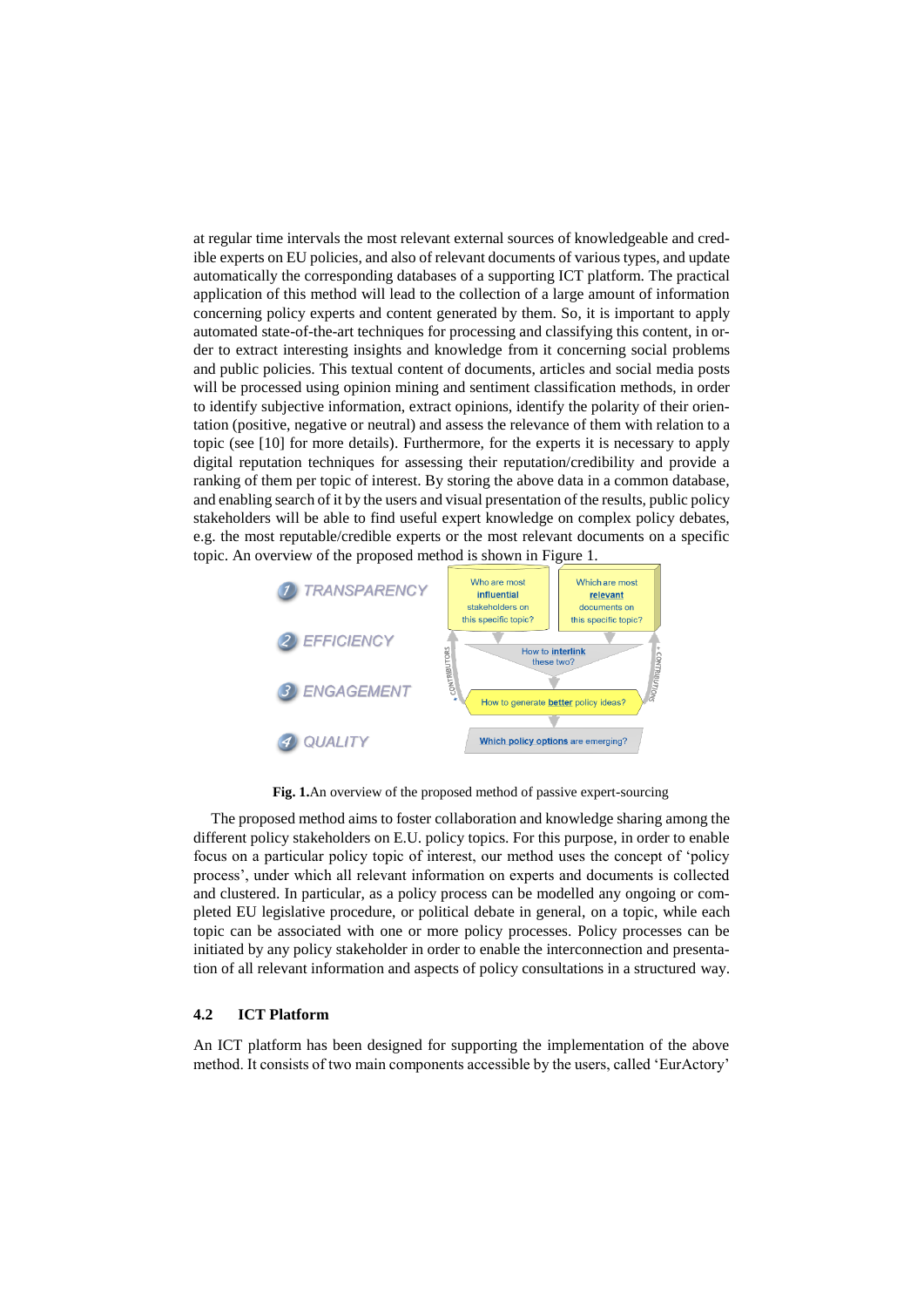and 'PolicyLine', with each of them including several sub-components, and also an additional component called 'CurActory', which is not directly accessible by the users, and includes the database storing the above information and the functionality for updating it by crawling pre-defined external sources at regular time intervals.

The EurActory component collects and maintains a directory of profiles of people with high levels of knowledge, expertise and credibility in one or more topics related with EU policies, usually having an active role in policy making processes at European level. According to their role they are categorized into the three types, which have been identified though our workshops: influencers, analysts and institutional decision makers. These people are included in the people database of the system in the CurActory component automatically by the crawlers sub-component, or manually by using the self-registration capabilities provided by the EurActory component. The crawlers component crawls at regular time intervals various external sources, which can be pre-defined websites (e.g. Euractiv.com, EUR-Lex, Europa Whoiswho directory, RSS Feeds, blogs and news sites) or social media accounts (e.g. LinkedIn, Twitter), updating the CurActory database, which makes the relevant discovered information available through the EurActory or the PolicyLine.

Furthermore, this EurActory component provides rankings of the expert profiles according to their expertise on a set of topics of interest, through the 'reputation score' calculated by the Reputation Management sub-component for each expert per topic, based on the following criteria:

- Self-evaluation: direct input from the user on his/her own area of expertise.
- Peer-assessment: based on endorsements from other users made through EurActory
- Business Card Reputation: based on the reputation ranking of the organization and the user's position in the organization's hierarchy
- Document Assessment: results of authored documents' assessment by their readers
- Network Value: level of influence as the sum of network connections
- Proximity trust: level of connection in social media
- Past Measurements: taking into account reputation in previous months (its stability means credibility).
- Offline Reputation: manually added for persons with no online presence
- Also, the EurActory provides the following capabilities to registered users:

- Search for an expert profile, by name, EU policy or topic, which returns experts found in descending reputation score order (i.e. the most reputable first).

- View an expert profile; the profile pages can also be shared on social media.

- Create own profile and curate personal information, connect social media accounts, claim expertise topics.

- Activation of an expert profile that has been already created by the system administrators, after the discovery of it by the crawlers, and also update of profile details.

The 'PolicyLine' component provides state-of-the-art visualization of policy relevant documents, which are structured according to policy processes, aiming to provide to the user a better understanding of the multi-actor processes related with the EU decision making procedures and policy debates. Therefore, in the core of PolicyLine functionality is the concept of 'policy process' (described previously in 4.1). We can have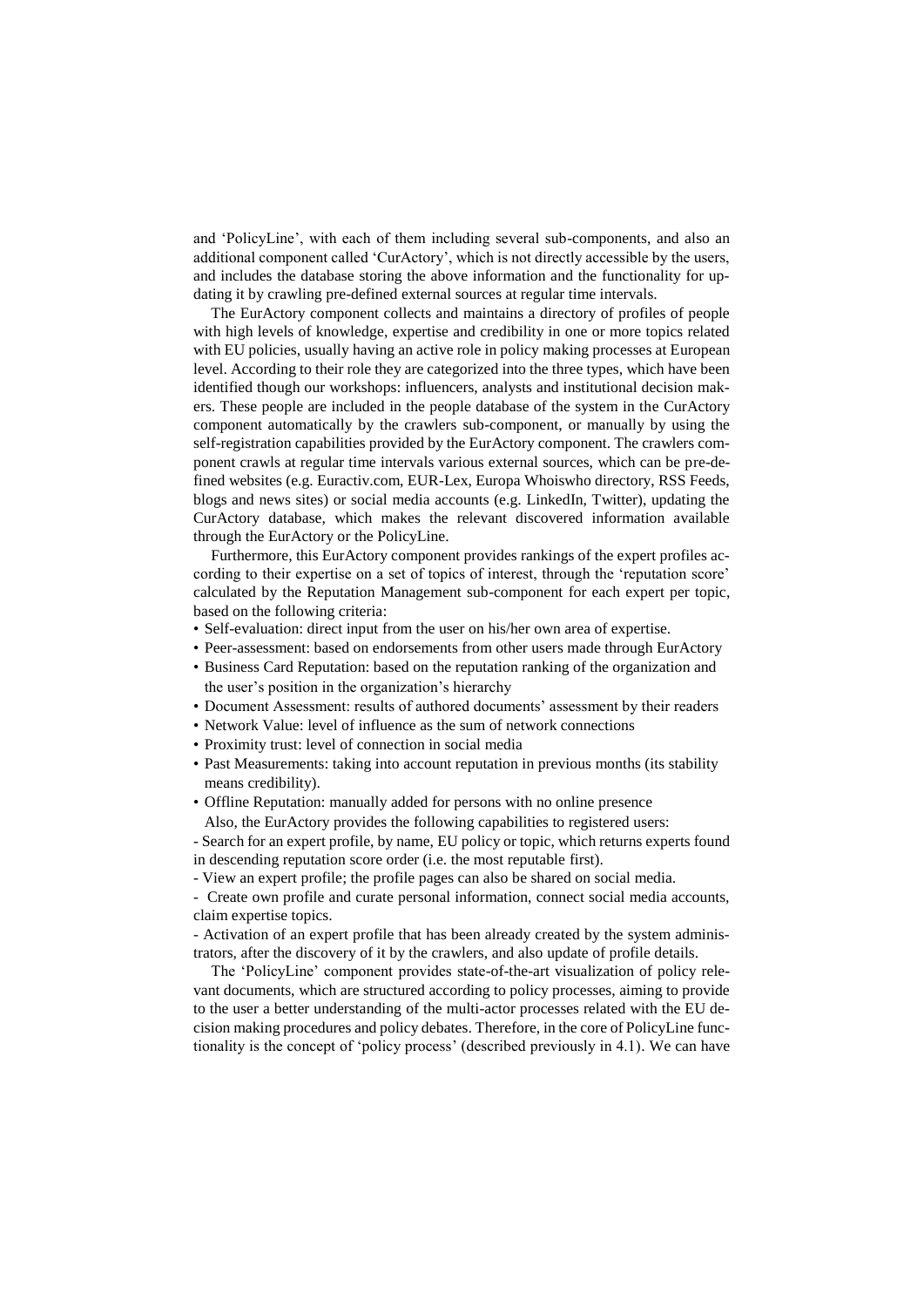documents manually attached by users of the ICT Platform, to the specific 'policy process', as well as automatically discovered ones by the abovementioned crawlers subcomponent, which searches on regular basis multiple web-sites and social media accounts in order to find significant documents published online (media articles, reports, tweets, policy proposals, legislative documents), authored by the experts' categories mentioned above.

In particular, PolicyLine provides statistical information for each policy process selected by the user, such as the total number of relevant documents and the number of visits of users on the specific policy process page. For a more detailed view, PolicyLine offers a timeline visualization (see Figure 2), which structures the main documents (based on relevance as well as author's reputation) associated with this policy process in a temporal order, and clusters them under a set of user defined stages of the particular policy process. It also provides information with respect to their authorship (colors are used for this purpose to reflect different authors' categories and sub-categories), and also shapes (such as rectangles and circles) to reflect different types of documents (e.g. rectangles reflect the proposal documents, while general documents are represented by circles). Documents sub-categories are defined concerning the type of organization from which each document is originated (e.g. European Institution, National/Local Governance, Academic Institution, Civil Society Organization, Media, etc.). The sizes of the shapes representing these documents reflect their relevance and author's reputation (so more relevant documents written by more reputable authors are shown bigger). TTIP (eurlex) ■ 四 四 回 Add a document to this proces



**Fig. 2.** PolicyLine timeline visualization

Moreover, a user can select a particular document in order to view more details about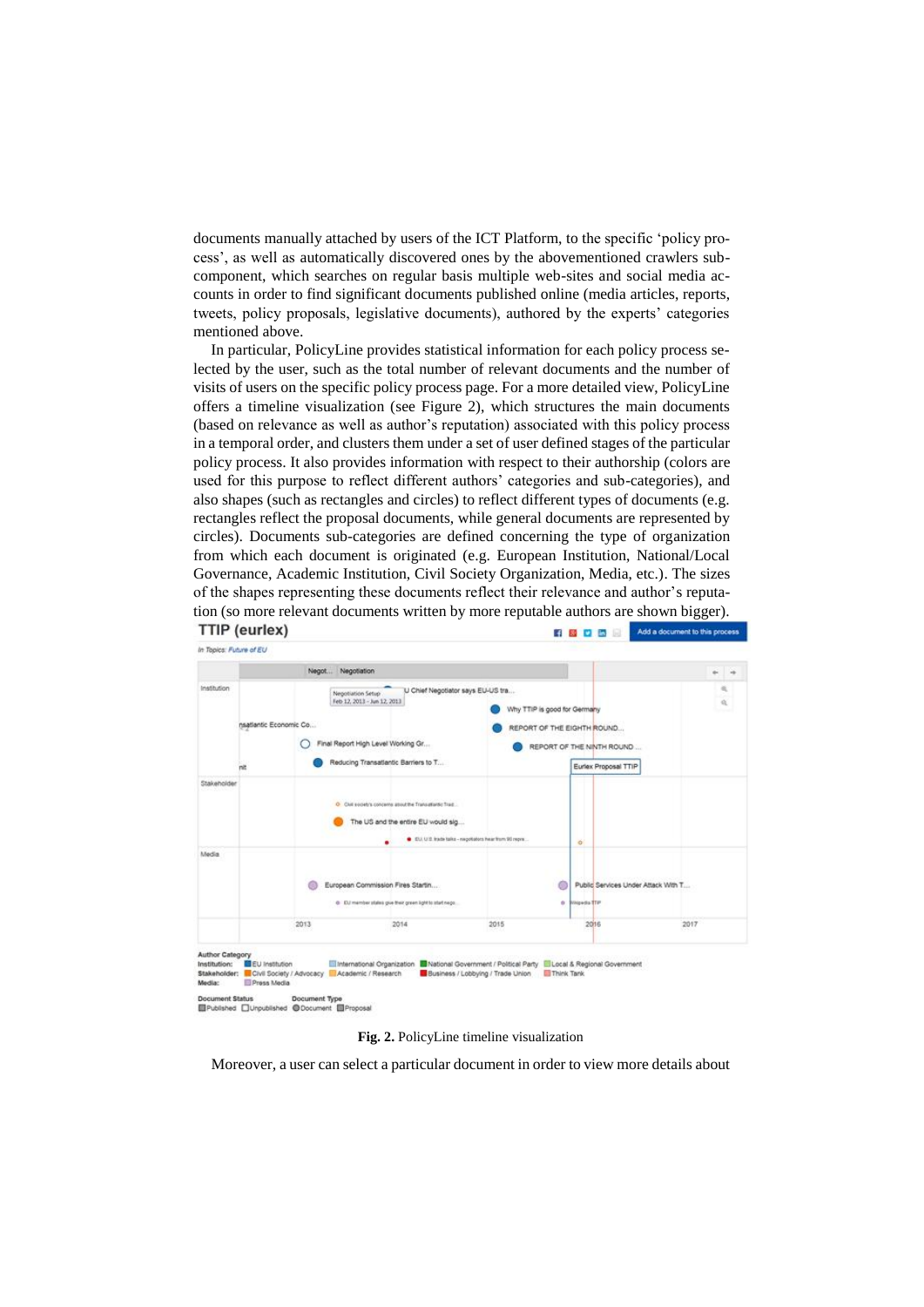it, including the results from the sentiment classification provided by the opinion mining sub-component (a linguistic analysis of the textual content of a document leads to an estimation of the polarity of the underlying text – see [10] for more details) and the relevant input provided by other platform users. In particular, PolicyLine for each document provides an interface where users can rate its accuracy, value, relevance and timeliness, and also enter comments on the document, so that an informal discussion on it can be stimulated.

# **5 Evaluation Results**

In Table 2 are shown the results of the processing of the data collected through the evaluation questionnaire (average ratings for all questions) for the two main components that can be accessed by the users, EurActory and PolicyLine.

|            | <b>Ease of Use Perspective</b>                                        |      |
|------------|-----------------------------------------------------------------------|------|
| EurActory  | EurActory can be easily used without assistance                       | 3.46 |
|            | Creating a profile is easy                                            | 4.08 |
|            | It is easy to access topic listings                                   | 4.15 |
|            | It is easy to rate peers                                              | 3.75 |
|            | Using EurActory has been a positive experience                        | 4.08 |
|            | <b>Usefulness</b>                                                     |      |
|            | EurActory puts together information not found or collected under one  | 3.15 |
|            | roof elsewhere                                                        | 3.38 |
|            | EurActory allows me to be more productive                             | 3.46 |
|            | EurActory improves the quality of my work                             | 3.85 |
|            | EurActory assists me in identifying relevant experts                  | 3.54 |
|            | EurActory provides me with all the needed information on relevant     | 3.54 |
|            | experts                                                               |      |
|            | EurActory enables me to reinforce my expert positioning               |      |
|            | <b>Intention to use</b>                                               |      |
|            | I expect to use EurActory on a regular basis in the future            | 3.85 |
|            | I will advise colleagues to use EurActory                             | 3.62 |
| PolicyLine | <b>Ease of Use Perspective</b>                                        |      |
|            | PolicyLine can be easily used without assistance                      | 3.64 |
|            | I can easily create a 'policy process'                                | 3.69 |
|            | I can easily add a document in the 'policy process'                   | 3.79 |
|            | I can easily rate/comment a document                                  | 3.5  |
|            | I can easily get an overview of the process                           | 3.73 |
|            | Using PolicyLine has been a positive experience                       | 3.71 |
|            | <b>Usefulness</b>                                                     |      |
|            | PolicyLine puts together information not found or collected under one | 3.29 |
|            | roof elsewhere                                                        | 3.29 |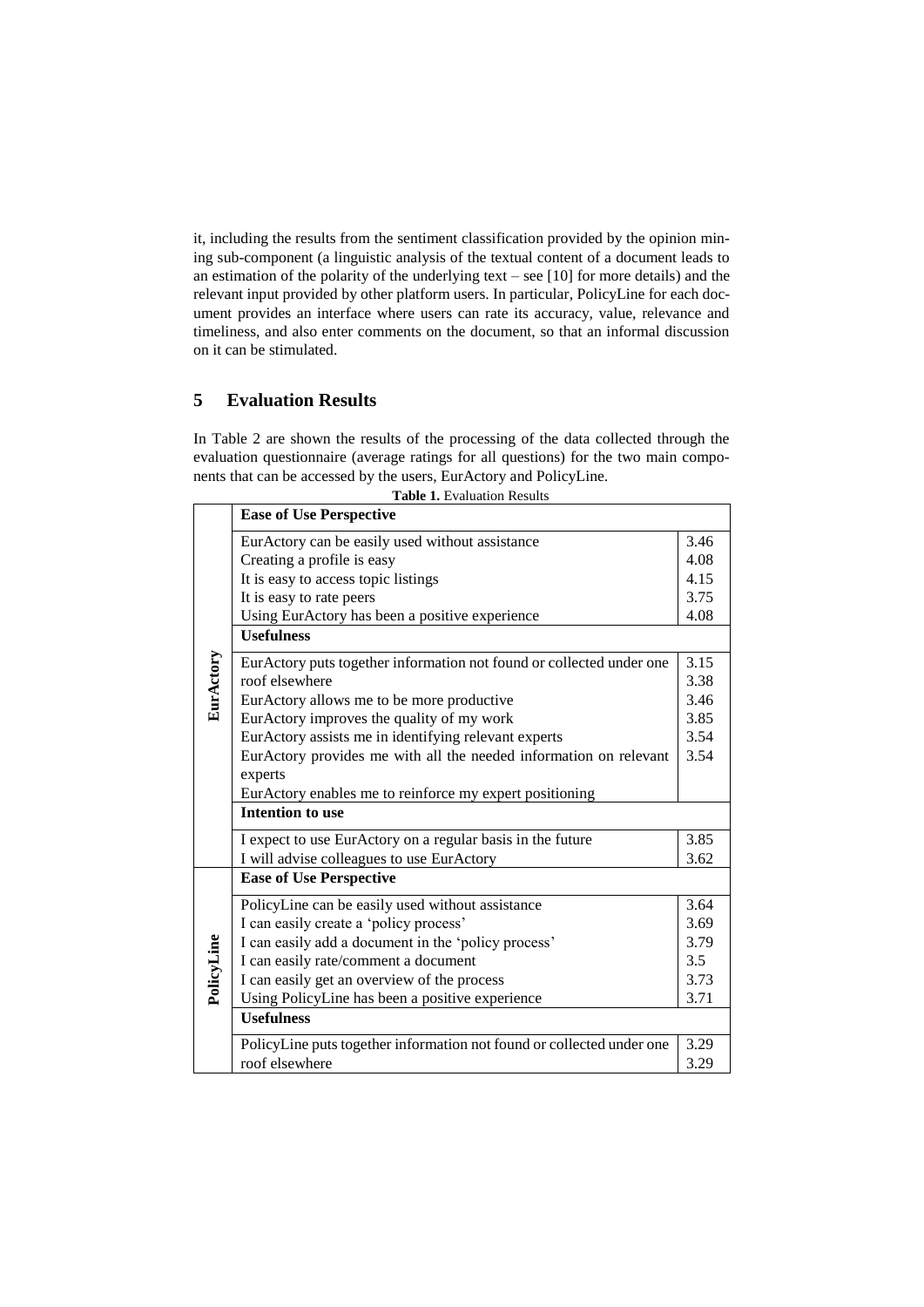| PolicyLine allows me to be more productive<br>PolicyLine improves the quality of my work | 3.43 |
|------------------------------------------------------------------------------------------|------|
| Intention to use                                                                         |      |
| I expect to use PolicyLine on a regular basis in the future                              | 4.14 |
| I will advise colleagues to use PolicyLine                                               | 37   |

We can see that the respondents find the ease of use of the EurActory component high (the average rating of relevant questions is 3.9), and for the PolicyLine component moderate to high, but closer to the latter (the average rating of the relevant questions is 3.67). Slightly lower are their perceptions with respect to usefulness, which it is perceived as moderate to high for the EurActory component (average rating of relevant questions 3.5), and moderate to high, but closer to the former, for the PolicyLine component (average rating of relevant questions 3.3). Finally, high is the intention to use again the PolicyLine component again (average rating of relevant questions 3.9), and slightly lower for the EurActory component (average rating of relevant questions 3.75).

In the qualitative discussion with the participants of the evaluation session the latter agreed that this ICT platform, and the whole method behind it, constitute an easy to use tool for finding quickly high quality information and opinions on important policy related topics and policy formulation processes, authored by knowledgeable experts, and also debate over them with other users. Furthermore, it enables and promotes communication and exchange of knowledge among EU policy stakeholders. It also allows awareness of and also debate and criticism on policy initiatives carried out by the European Institutions. The usefulness of the EurActory component was assessed a bit higher than the PolicyLine; this probably reflects that the former is easier to use and exploit its capabilities than the latter. The participants were in general satisfied with the proposed method and its supporting infrastructure, and expressed interest in using again the functionalities of both components. However, future improvements were suggested, concerning the graphical interface and especially the timeline visualization.

#### **6 Conclusions**

In the previous sections of this paper an ICT-based method for 'passive expert-sourcing' was presented, which allows the collection of high quality policy relevant information, knowledge and ideas from knowledgeable experts, aiming at supporting policy making in the European Union (EU) by leveraging its large policy community. Its theoretical foundation is previous theoretical work on the relationships and the required balance between democracy and technocracy, and also on policy networks. The proposed method is based on EU policy experts' profiling and reputation management, relevant documents' opinion mining and relevance rating, and finally advanced visualized presentation of them. At the political level, its objective is to enable a better interconnection of the two important bases of modern public policy making, the democratic processes and the technocratic expertise (which is of critical importance, as discussed in more detail in section 2.2), by supporting the transfer of knowledge from the latter to the former. In particular, it aims to support the efficient and effective retrieval by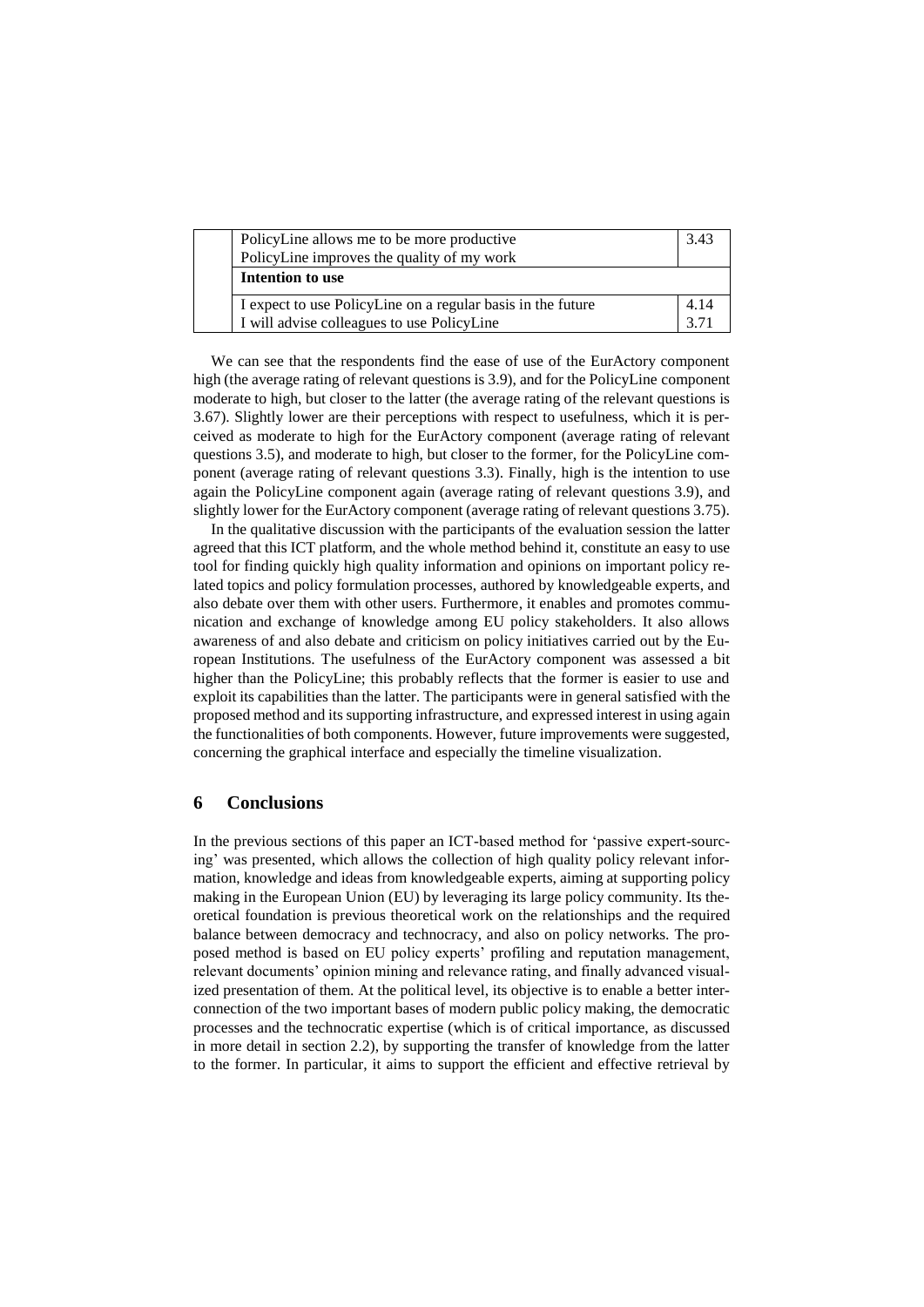various actors of the democratic processes (e.g. representatives of stakeholder groups, journalists, government employees, active citizens, etc.) of diverse expert information, knowledge and ideas on a specific topic/policy, which is included in postings and texts authored by knowledgeable experts and published in various web-sites and social media. Furthermore, the proposed method of passive expert-sourcing aims to increase the density of interactions among the actors participating in public policy networks, which is highly important for their stability, the development of shared values and beliefs, and finally the effectiveness and the outcomes of such networks (as discussed in more detail in section 2.3), by supporting the exchange of expertise and knowledge between network participants.

Also, a first evaluation of the proposed method has been presented, which gave encouraging results, with respect to its ease of use and usefulness. However, further evaluation of this method is required, based on realistic pilot applications of it, in order to assess better its value and potential with respect to its abovementioned ambitious objectives: to what extent it enables and supports the transfer of information, knowledge and proposals from experts to the participants in the democratic processes of modern policy making, and under what conditions? to what extent it can enable and support the exchange of information, knowledge and proposals among the participants in public policy networks, and under what conditions ? to what extent can this method can assist the EU institutions to collect high quality information, knowledge, opinions and proposals from their policy networks? Research in this directions is already in progress as part of the abovementioned EU-Community project. Also, further research is required concerning the use of ICT for the transfer of knowledge in the opposite direction, from the democratic processes towards experts/technocracy (e.g. concerning diverse needs, values and concerns of different stakeholder groups on the particular social problem/public policy the experts analyze, and also existing diverse perspectives, approaches and ideologies). This is quite important for the construction of better and more multi-dimensional comprehensive and inclusive expert analyses and plans, which do not miss or neglect important aspects of the social problems or public policies they are dealing with and might be quite important for large social groups, and also do not underestimate existing diverse perspectives, approaches and ideologies.

### **References**

- <span id="page-11-1"></span>1. Androutsopoulou, A., Charalabidis, Υ., Loukis, E.: Using Social Media Monitoring for Public Policy Making – An Evaluation. Proceedings of 9th Mediterranean Conference on Information Systems (MCIS 2015), October 2015, Samos, Greece (2015)
- <span id="page-11-2"></span>2. Atkinson, M., Coleman, W. : Strong States and Weak States: Sectoral Policy Networks in Advanced Capitalist Economies. British Journal of Political Science, 19, 47-67 (1989)
- 3. Bekkers, V., Edwards, A., de Kool, D.: Social media monitoring: Responsive governance in the shadow of surveillance? Government Information Quarterly, 30(4), 335–342 (2013)
- <span id="page-11-0"></span>4. Brabham, D. C.: Crowdsourcing as a Model for Problem Solving: An Introduction and Cases. Convergence: The International Journal of Research into New Media Technologies, 14 (1), 75-90 (2008)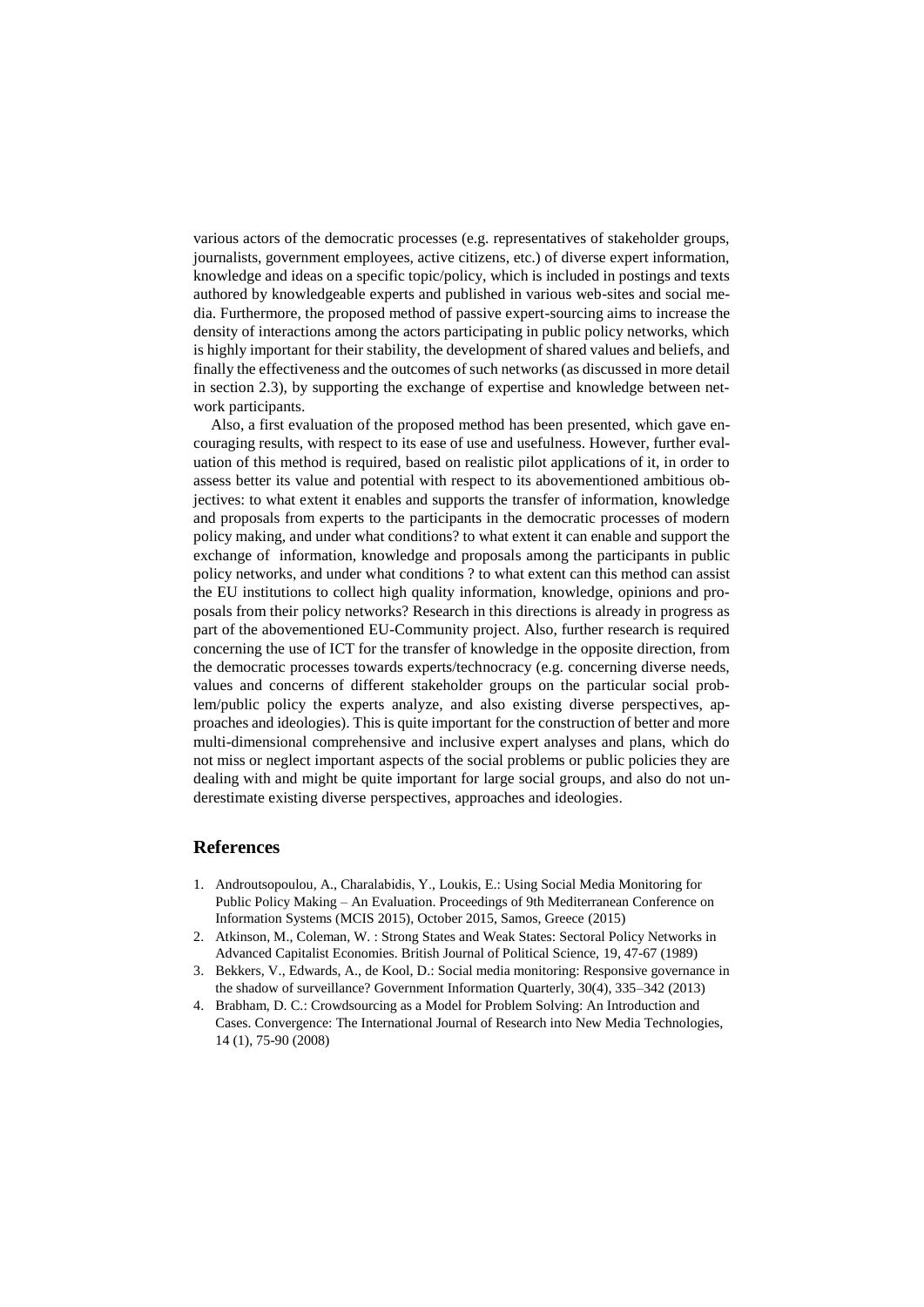- <span id="page-12-2"></span>5. Brabham, D. C.: Crowdsourcing: A Model for Leveraging Online Communities. In: A. Delwiche and J. Henderson (Eds.) The Routledge Handbook of Participative Cultures, Routledge (2012)
- <span id="page-12-3"></span>6. Brabham, D. C.: Crowdsourcing. Cambridge, MA: The MIT Press (2013)
- <span id="page-12-9"></span>7. Brown, M. B.: Science in Democracy: Expertise, Institutions, and Representation. Cambridge, MA: MIT Press (2009)
- <span id="page-12-13"></span>8. Charalabidis, Y., Loukis, E.: Participative Public Policy Making Through Multiple Social Media Platforms Utilization. International Journal of Electronic Government Re-search, 8(3), 78-97 (2012)
- <span id="page-12-14"></span>9. Charalabidis, Y., Loukis, E., Androutsopoulou, A., Karkaletsis, V., Triantafillou, A.: Passive Crowdsourcing in Government Using Social Media. Transforming Government: People, Process and Policy, (8)2, 283-308 (2014)
- <span id="page-12-17"></span>10. Charalabidis, Y., Maragoudakis, M., Loukis, E.: Opinion Mining and Sentiment Analysis in Policy Formulation Initiatives: The EU-Community Approach, IFIP eParticipation Conference EPART2015, September 2015, Thessaloniki, Greece (2015)
- 11. Davis, F. D.: Perceived usefulness, perceived ease of use, and user acceptance of information technology. MIS Quarterly 13(3), 319-339 (1989)
- <span id="page-12-5"></span>12. Ferro, E., Loukis, E., Charalabidis, Y., Osella, M.: Policy Making 2.0: From Theory to Practice. Government Information Quarterly, 30(4), 359–368 (2013)
- <span id="page-12-7"></span>13. Fischer, F.: Technocracy and the Politics of Expertise. London: Sage (1990)
- <span id="page-12-8"></span>14. Harcourt, A., Radaelli C.: Limits to EU technocratic regulation?, European Journal of Political Research, 35, 107-122 (1999)
- <span id="page-12-4"></span>15. Hetmank, L.: Components and Functions of Crowdsourcing Systems – A Systematic Literature Review. Wirtschaftsinformatik 2013 Conference Proceedings (2013)
- <span id="page-12-11"></span>16. Hilgers, D., Ihl, C.: Citizensourcing: Applying the concept of open innovation to the public sector. The International Journal of Public Participation, 4(1), 67–88 (2010)
- <span id="page-12-0"></span>17. Howe, J.: The Rise of Crowdsourcing. Wired, 14(6). Retrieved from http://www.wired.com /wired/archive/14.06/crowds.html (2006)
- <span id="page-12-1"></span>18. Howe, J.: Crowdsourcing, why the power of the crowd is driving the future of business. Crown Business, New York (2008)
- 19. Howlett, M.: Do Networks Matter? Linking Policy Network Structure to Policy Outcome: Evidence from Four Canadian Policy Sectors 1990-2000. Canadian Journal of Political Science, 35, 2, 235-267 (2002)
- <span id="page-12-18"></span>20. Hsiao, C. H., Yang, C.: The intellectual development of the technology acceptance model: A co-citation analysis. International Journal of Information Management, 31(2), 128-136 (2011)
- <span id="page-12-15"></span>21. Kurki, M.: Democracy Through Technocracy? Reflections on Technocratic Assumptions in EU Democracy Promotion Discourse. Journal of Intervention and Statebuilding, 5(2), 211- 234 (2011)
- <span id="page-12-12"></span>22. Linders, D.: From e-government to we-government: Defining a typology for citizen coproduction in the age of social media. Government Information Quarterly, 29, 446–454 (2012)
- <span id="page-12-6"></span>23. Loukis, E., Charalabidis, Y., Androutsopoulou, A.: An Analysis of Multiple Social Media Consultations in the European Parliament from a Public Policy Perspective. European Conference on Information Systems (ECIS) 2014, Tel Aviv, Israel (2014)
- <span id="page-12-10"></span>24. Lukensmeyer, C. J., Torres, L. H.: Citizensourcing: Citizen participation in a networked nation. In K. Yang, & E. Bergrud (Eds.), Civic engagement in a network society (pp. 207– 233). Charlotte, NC: Information Age Publishing (2008)
- <span id="page-12-16"></span>25. Marsh, D., Smith, M.: Understanding Policy Networks: towards a Dialectical Approach. Political Studies, 48, 4-21 (2000)